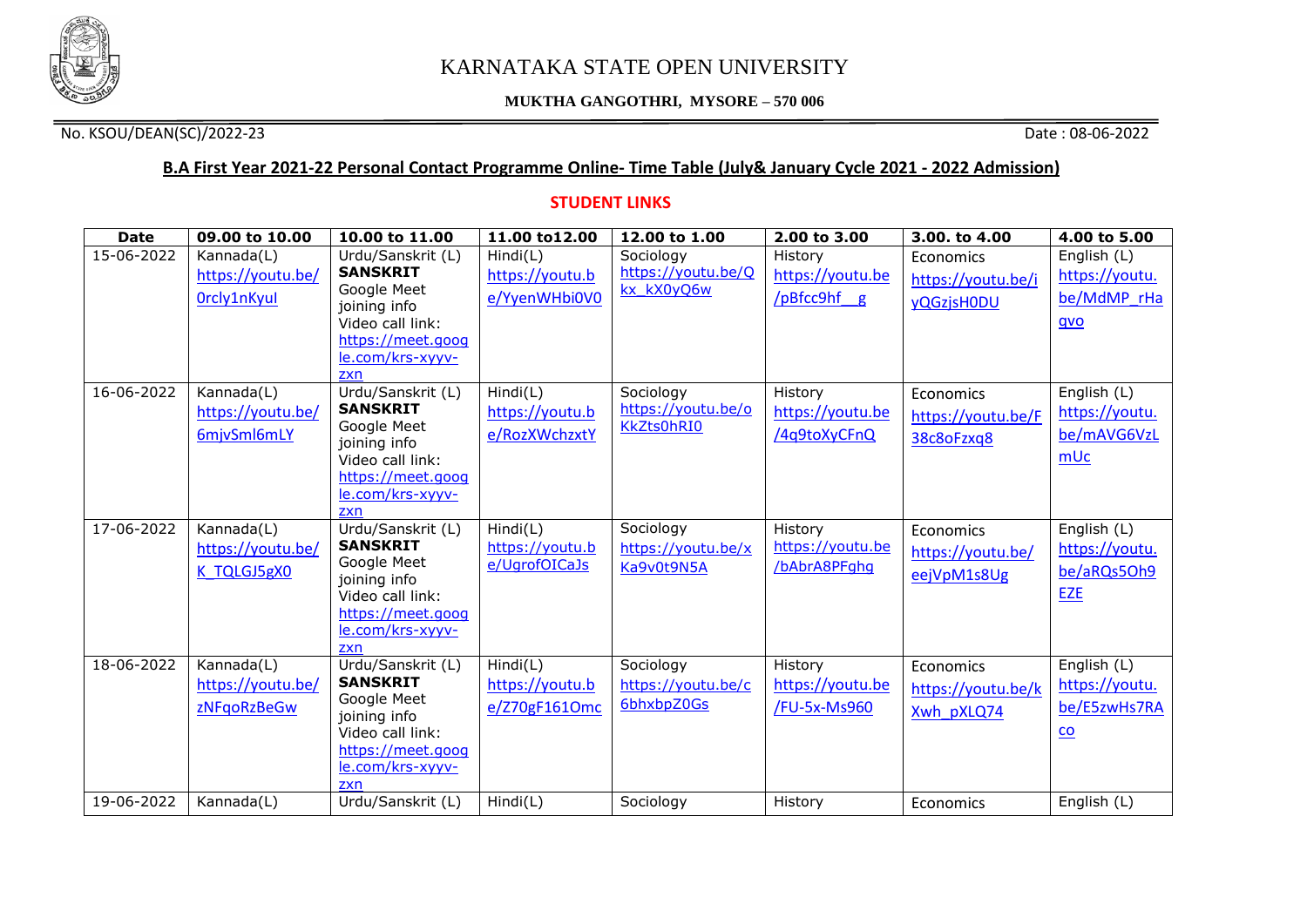|            | https://youtu.be/<br><b>WHyuksC5czc</b>                                                              | <b>SANSKRIT</b><br>Google Meet<br>joining info<br>Video call link:<br>https://meet.goog<br>le.com/krs-xyyv-<br>zxn | https://youtu.b<br>e/GdimjluRyJM                                                               | https://youtu.be/k<br>kJBx6myZ3E                                | https://youtu.be<br>/wBeSkonPWpo                      | https://youtu.be/<br>P1gdx UTOXc               | https://youtu.<br>be/pFoTY1pPc<br>FA                                     |
|------------|------------------------------------------------------------------------------------------------------|--------------------------------------------------------------------------------------------------------------------|------------------------------------------------------------------------------------------------|-----------------------------------------------------------------|-------------------------------------------------------|------------------------------------------------|--------------------------------------------------------------------------|
| 20-06-2022 | <b>ICHRES</b><br>https://youtu.be/<br>vDRYZUDDnCM                                                    | TELUGU (L)<br>Google Meet<br>joining info<br>Video call link:<br>https://meet.goog<br>le.com/prg-fppg-<br>uha      | Pol. Science<br>https://youtu.b<br>e/fvM3ct1ETiU                                               | ENGLISH(O)<br>https://youtu.be/s<br>3DG0X-R4U                   | Kannada(O)<br>https://youtu.be<br>/zXQRIFBc9uY        | PUB, ADMIN<br>https://youtu.be/<br>yEj6LZ-9RB4 | Education<br>https://youtu.<br>be/T 8XmQcR<br>gNA                        |
| 21-06-2022 | <b>ICHRES</b><br>https://youtu.be/<br>uqGQGnQxdhs                                                    | TELUGU (L)<br>Video call link:<br>https://meet.goog<br>le.com/prq-fppq-<br>uha                                     | Pol. Science<br>https://youtu.b<br>e/JqPslddLllc                                               | ENGLISH(O)<br>https://youtu.be/y<br>WxIrJ9MvXU                  | Kannada(O)<br>https://youtu.be<br>/8iXvTHm8ons        | PUB. ADMIN<br>https://youtu.be/<br>DZKNEWqoY3c | Education<br>https://youtu.<br>be/N 9A81uZi<br><b>MQ</b>                 |
| 22-06-2022 | <b>ICHRES</b><br>https://youtu.be/<br>LO2IXKRv8bU                                                    | TELUGU (L)<br>Video call link:<br>https://meet.goog<br>le.com/prq-fppq-<br>$uha$                                   | Pol. Science<br>https://youtu.b<br>e/QkGRbYlERXo                                               | ENGLISH(O)<br>https://youtu.be/e<br>m3Oo1FKq4                   | Kannada(O)<br>https://youtu.be<br>/DCEEQtIndzE        | PUB. ADMIN<br>https://youtu.be/<br>hEwQ-gbPJ2Y | Education<br>https://youtu.<br>$be/d-$<br>ulourawPE                      |
| 23-06-2022 | <b>ICHRES</b><br>https://youtu.be/<br>cdAB-PhM4so                                                    | TELUGU (L)<br>Video call link:<br>https://meet.goog<br>le.com/prq-fppq-<br>uha                                     | Pol. Science<br>https://youtu.b<br>e/NBBVvwWLAH<br>$\overline{\mathsf{c}}$                     | ENGLISH(O)<br>https://youtu.be/6<br>kka2IZBHvI                  | Kannada(O)<br>https://youtu.be<br>/DJ3ZXIRRano        | PUB. ADMIN<br>https://youtu.be/<br>D OruQm7DZA | Education<br>https://youtu.<br>be/frEKS37lgP<br>$\underline{\mathsf{w}}$ |
| 24-06-2022 | <b>ICHRES</b><br>https://youtu.be/<br>-N3yH9Ex-Q                                                     | TELUGU (L)<br>Video call link:<br>https://meet.goog<br>le.com/prq-fppq-<br>uha                                     | Pol. Science<br>https://youtu.b<br>e/OyL5jMwNKPk                                               | ENGLISH(O)<br>https://youtu.be/jv<br>PVG-pDF9M                  | Kannada(O)<br>https://youtu.be<br>/AhLI3YSMx5A        | PUB. ADMIN<br>https://youtu.be/y<br>V6a7MIWIc4 | Education<br>https://youtu.<br>be/tH3IGNRDS<br>HU                        |
| 25-06-2022 | Hindi(O)<br>Google Meet<br>joining info<br>Video call link:<br>https://meet.goo<br>gle.com/xgs-kyjz- | <b>GEOGRAPHY</b><br>https://youtu.be/<br><b>VDHyozfpBLg</b>                                                        | Urdu(O)<br>Google Meet<br>joining info<br>Video call link:<br>https://meet.go<br>ogle.com/yyt- | <b>ANTHROPHOLOGY</b><br>https://youtu.be/<br><b>MvBYHmrVyfo</b> | <b>PSYCHOLOGY</b><br>https://youtu.be<br>/DyiofYshNwI |                                                |                                                                          |